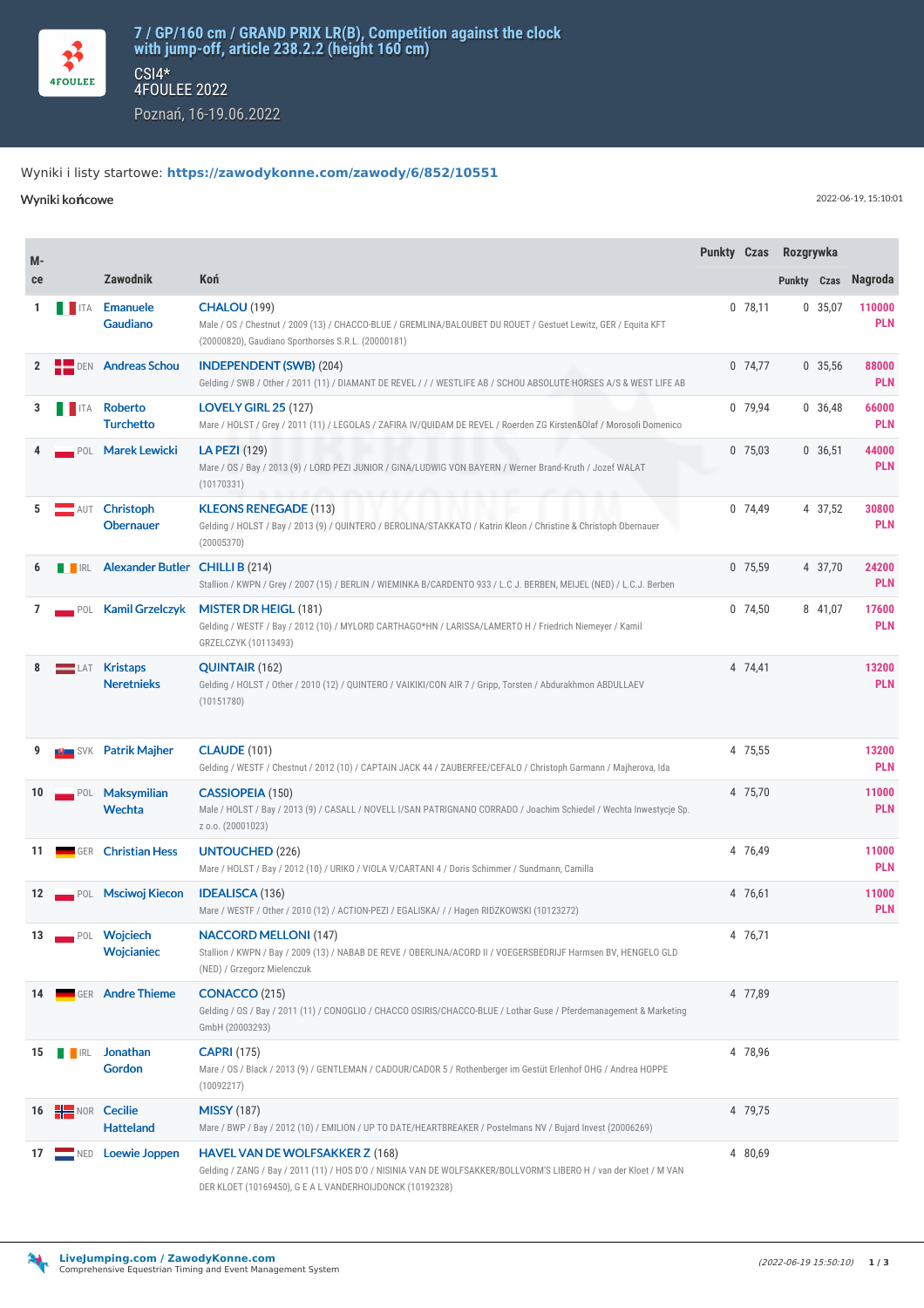| M- |                    |                                        |                                                                                                                                                                                                                        | <b>Punkty Czas</b> |          | Rozgrywka |                     |
|----|--------------------|----------------------------------------|------------------------------------------------------------------------------------------------------------------------------------------------------------------------------------------------------------------------|--------------------|----------|-----------|---------------------|
| ce |                    | <b>Zawodnik</b>                        | Koń                                                                                                                                                                                                                    |                    |          |           | Punkty Czas Nagroda |
| 18 |                    | <b>GER David Will</b>                  | <b>PRIMUS VOM NEUMUEHLER HOF (159)</b><br>Gelding / HANN / Black / 2009 (13) / PERIGUEUX / LARISSA VOM NEUMÜHLER HOF/LIVELLO / Gericke, Bruno/ Neumühler Hof<br>/ Peter JOOST (10158241)                               |                    | 8 75,32  |           |                     |
| 19 |                    | POL Jaroslaw<br><b>Skrzyczynski</b>    | <b>JERICO (196)</b><br>Stallion / PZHK (SP) / Grey / 2008 (14) / WIELAND / JENNIFER (SP)/EVER FOR PLEASURE (HANN) / REMIGIUSZ MAKOWSKI,<br>OPYPY (POL) / Remigiusz MAKOWSKI (10181483)                                 |                    | 8 75,56  |           |                     |
| 20 |                    | POL Hubert<br><b>Polowczyk</b>         | M BLUE'S BOY $Z(145)$<br>Stallion / ZANG / Grey / 2012 (10) / MR BLUE / HENNA/CONTACT V/D HEFFINCK / Spruyt Adelheid / Katarzyna Bawlowicz                                                                             |                    | 8 77,77  |           |                     |
| 21 |                    | POL Krzysztof<br>Ludwiczak             | <b>NIKO</b> (156)<br>Stallion / DSP (SATHÜ) / Bay / 2013 (9) / NUMERO UNO / CONTIGA 2/CONTENDER / Zbigniew Szumlakowski / Zbigniew<br>SZUMLAKOWSKI (10169669)                                                          |                    | 8 78,11  |           |                     |
|    |                    | 22 SEMKD Luka Zaloznik                 | <b>COLUMBUS G (209)</b><br>Gelding / SSW / Grey / 2010 (12) / / / / Pavlic Slavko / Goran VUKOVIC (10050524)                                                                                                           |                    | 8 78,30  |           |                     |
| 23 |                    | <b>SERA</b> Matheus Correa             | <b>I.DENZEL V.H MEULENHOF (140)</b><br>Stallion / KWPN / Bay / 2013 (9) / DENZEL V 'T MEULENHOF / ZELANTE DI PALATINA/ / / BC Sporthorses                                                                              |                    | 8 78,52  |           |                     |
|    |                    | 24 UZB Abdurakhmon<br><b>Abdullaev</b> | <b>VALOUR (220)</b><br>Gelding / WESTF / Bay / 2010 (12) / VERDI TN / CURLEY SUE/CALIDO / Nicole Lüttmann / Feruz ABDULLAEV (10097770), KN<br>Sports SIA (20017026)                                                    |                    | 8 79,74  |           |                     |
| 25 |                    | <b>GER Nicola Pohl</b>                 | FREESTYLE (189)<br>Gelding / MIPAAF / Bay / 2009 (13) / CARETINO 2 / ELJEN SB/STAKKATO / / Reitsportanlage Dagobertshausen GmbH &<br>CO.KG (20001423)                                                                  |                    | 8 81,19  |           |                     |
| 26 |                    | <b>Example 3 Karin Martinsen</b>       | <b>TAILORMADE CHAWITO (116)</b><br>Stallion / OS / Bay / 2012 (10) / CHACCO-BLUE / LAST GEISHA/LAWITO / Tailormade Horses Aps / Tailormade Horses Aps<br>(20000630)                                                    |                    | 12 75,72 |           |                     |
| 27 | POL                | Antoni<br><b>Strzalkowski</b>          | $U$ 2 (152)<br>Male / HOLST / Grey / 2013 (9) / UNTOUCHABLE 27 / N-CASABLANCA/SAN PATRIGNANO CASSINI / Flemming Schultz / Piotr<br>STRZALKOWSKI (10185846)                                                             |                    | 12 75,77 |           |                     |
|    |                    | NED Sander Geerink                     | <b>GLOBAL (171)</b><br>Gelding / KWPN / Bay / 2011 (11) / CARDENTO 933 / ANNALOMA/TYGO / H.W.J. Grol / Lodewijk Holding BV (20002712), Henk<br>LOMULDER (10223117)                                                     |                    | 12 76,01 |           |                     |
| 29 | LTU                | <b>Matas Petraitis</b>                 | <b>GOLDCOAST VDL (111)</b><br>Male / KWPN / Chestnut / 2011 (11) / VDL ZIROCCO BLUE / BE HELENA VDL/CHIN CHIN / VDL Stud / Kristupas PETRAITIS<br>(10057817), Matas PETRAITIS (10035569), Sigitas PETRAITIS (10159290) |                    | 12 77,66 |           |                     |
| 30 |                    | POL Adam Nicpon                        | <b>ZERO Z</b> (119)<br>Stallion / ZANG / Grey / 2013 (9) / ZIROCCO BLUE / CAKILLY V Z/CARITANO Z / J. Th. Veltmans / Adam NICPON (10033929)                                                                            |                    | 12 79,20 |           |                     |
| 31 | $\blacksquare$ POL | <b>Natalia</b><br><b>Koziarowska</b>   | <b>ANTINA (154)</b><br>Mare / HOLST / Bay / 2008 (14) / CASSINI II / TRAVIATA III/LANCER II / FELDHAUS HENRIKE, SOERUP (GER) / Natalia<br>Koziarowska                                                                  |                    | 16 78,40 |           |                     |
| 32 | $-$ FIN            | Jasmin Seppälä                         | <b>FLORIJN W (177)</b><br>Gelding / KWPN / Bay / 2010 (12) / CARTHINO Z / VORETTE/HEARTBREAKER / G.J. WILGENHOF, GELSELAAR (NED) / Peter<br>Geerink                                                                    |                    | 16 78,72 |           |                     |
| 33 |                    | POL Jan Bobik                          | <b>FARMER (155)</b><br>Stallion / PZHK (SP) / Bay / 2008 (14) / ROVETTO / FEOLA SP/LAVENDEL KWPN / SK NOWIELICE SP. Z 0.0., NOWIELICE<br>(POL) / Stadnina Koni Nowielice                                               |                    | 17 82,55 |           |                     |
| 34 |                    | POL Michal Tyszko                      | <b>DIARADO'S DREAM (123)</b><br>Stallion / OS / Bay / 2013 (9) / / / / Gestuet Lewitz / Marzena FALARZ (10168667)                                                                                                      |                    | 20 79,84 |           |                     |
|    |                    | <b>Gerfried Puck</b>                   | <b>EQUITRON NAXCEL V (165)</b><br>Male / BWP / Chestnut / 2013 (9) / BALOU DU ROUET / QAROLINE/LANDETTO / Leo Vermeiren / Syndikat Naxcel V.                                                                           | RET                |          |           |                     |
|    | GBR                | <b>Donald</b><br><b>Whitaker</b>       | <b>VENENO (194)</b><br>Gelding / OS / Bay / 2008 (14) / CHACCO-BLUE / AGRANUET/BALOU DU ROUET / Gestüt Lewitz / Reitsportanlage<br>Dagobertshausen GmbH & CO.KG (20001423)                                             | <b>RET</b>         |          |           |                     |
|    | .TU                | <b>Andrius</b><br><b>Petrovas</b>      | LINKOLNS (141)<br>Gelding / LWB / Bay / 2007 (15) / LOUIS J / KONGA/CALANDO IV / A/S Agrofirma Tervete / Andrius PETROVAS (10011105)                                                                                   | <b>RET</b>         |          |           |                     |